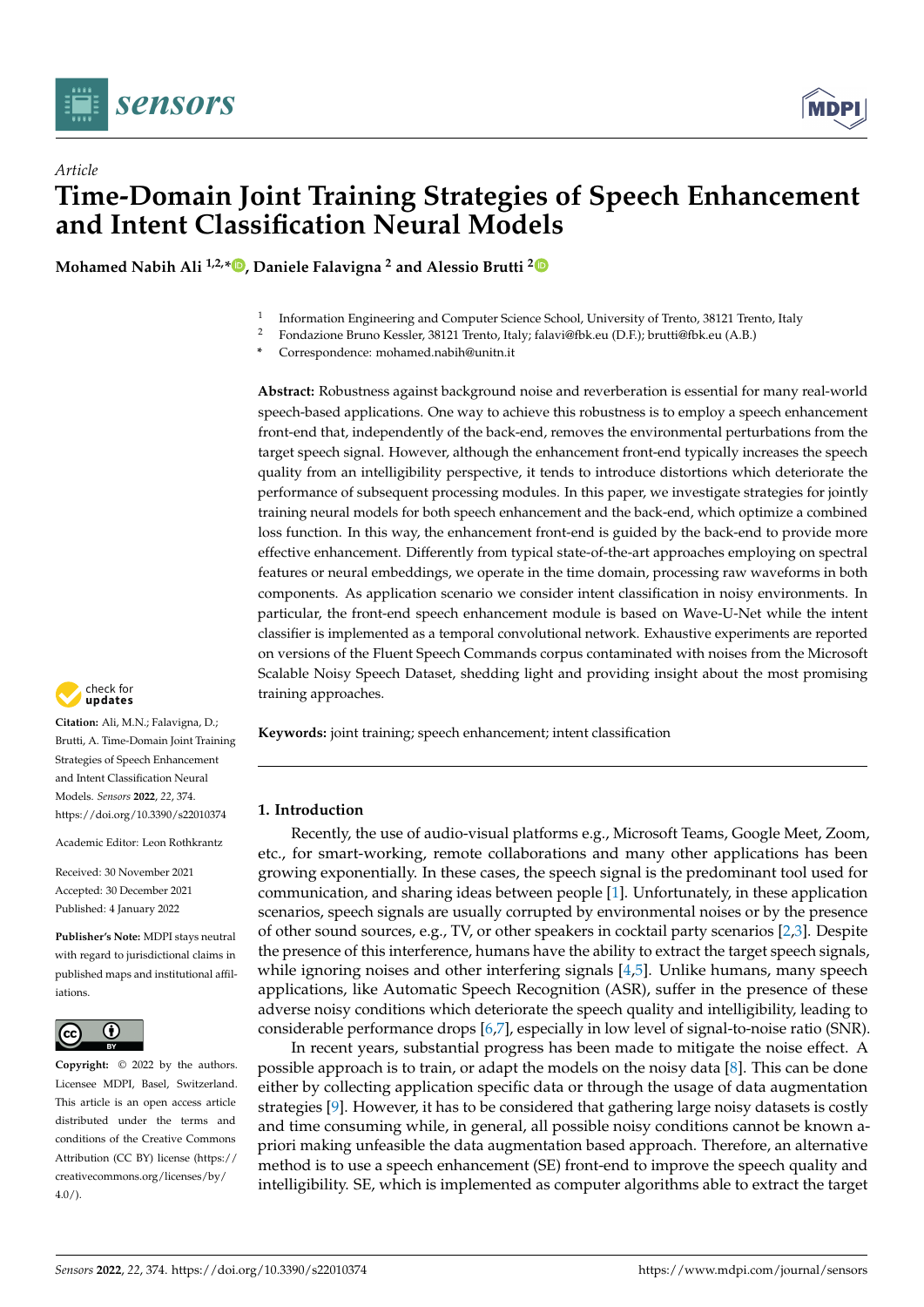speech from noisy mixtures, is a fundamental task in the field of speech processing, and is currently integrated in wide range of applications such as: mobile telecommunication, speaker recognition and ASR systems. During the last decades, tremendous growth has been observed in the speech enhancement research area, in particular towards improving the robustness of ASR systems in noisy conditions. Figure [1](#page-1-0) shows a general diagram of a speech enhancement system.

<span id="page-1-0"></span>

**Figure 1.** The basic diagram of speech enhancement system

Mathematically, denoting  $x[n]$  as the clean speech signal and  $s[n]$  as the additive noise (the environmental noise is also hypothesized to be additive) at time index *n*, then the noisy speech signals *y*[*n*] can be expressed as:

$$
y[n] = x[n] + s[n] \tag{1}
$$

The goal of speech enhancement algorithms is to estimate the enhanced signal  $\hat{x}[n]$ from the noisy signal  $y[n]$ , such that:

$$
\hat{x}[n] \approx x[n] \tag{2}
$$

Classic techniques based on signal processing are, for example, spectral subtraction, Wiener filter for single channel scenario and beamformers, which employ microphone arrays to further reduce the noise effect [\[10\]](#page-12-6). In particular, the minimum variance distortionless response (MVDR) beamformer [\[11\]](#page-12-7) is the most common solution, that employs a multichannel Wiener filter [\[12\]](#page-12-8) as post-filter. Unfortunately, the effectiveness of these techniques in reducing the impact of noise, i.e., improving the signal-to-distortion ratio (SDR) and the SNR, often does not lead to an improvement of ASR accuracy in terms of the word error rate (WER). In addition, signal processing methods perform poorly in presence of highly non-stationary noise, mainly because they rely on estimating of static spectral properties of the noise component [\[13\]](#page-12-9).

Recently, the progress of deep learning algorithms has brought substantial improvements also in the SE field [\[14–](#page-12-10)[19\]](#page-12-11). Deep learning techniques are data-driven approaches that frames the SE task as a supervised learning problem aiming at reconstructing the target speech signals from the noisy mixture. A very popular set of neural spectral-based methods employ neural networks to estimate Time-Frequency (T-F) masks which are then used to separate the T-F bins associated to the target source and the noise. The network is trained using either ideal binary mask (IBM) or ideal ratio mask (IRM) as training targets [\[20,](#page-12-12)[21\]](#page-12-13). Typically, the networks are trained using the mean squared error (MSE) either on the masks or on the reconstructed signal [\[22,](#page-12-14)[23\]](#page-12-15). Despite the promising performance achievable in terms of SDR and intelligibility, the presence of artifacts in the reconstructed signals compromises the performance of further processing stages. In addition, only the magnitude of the spectrogram is enhanced, while the phase is left unprocessed.

One solution that can mitigate these issues is to implement the enhancement task in the time domain and process the raw waveforms [\[24\]](#page-12-16). In this work, we aim at investigating pos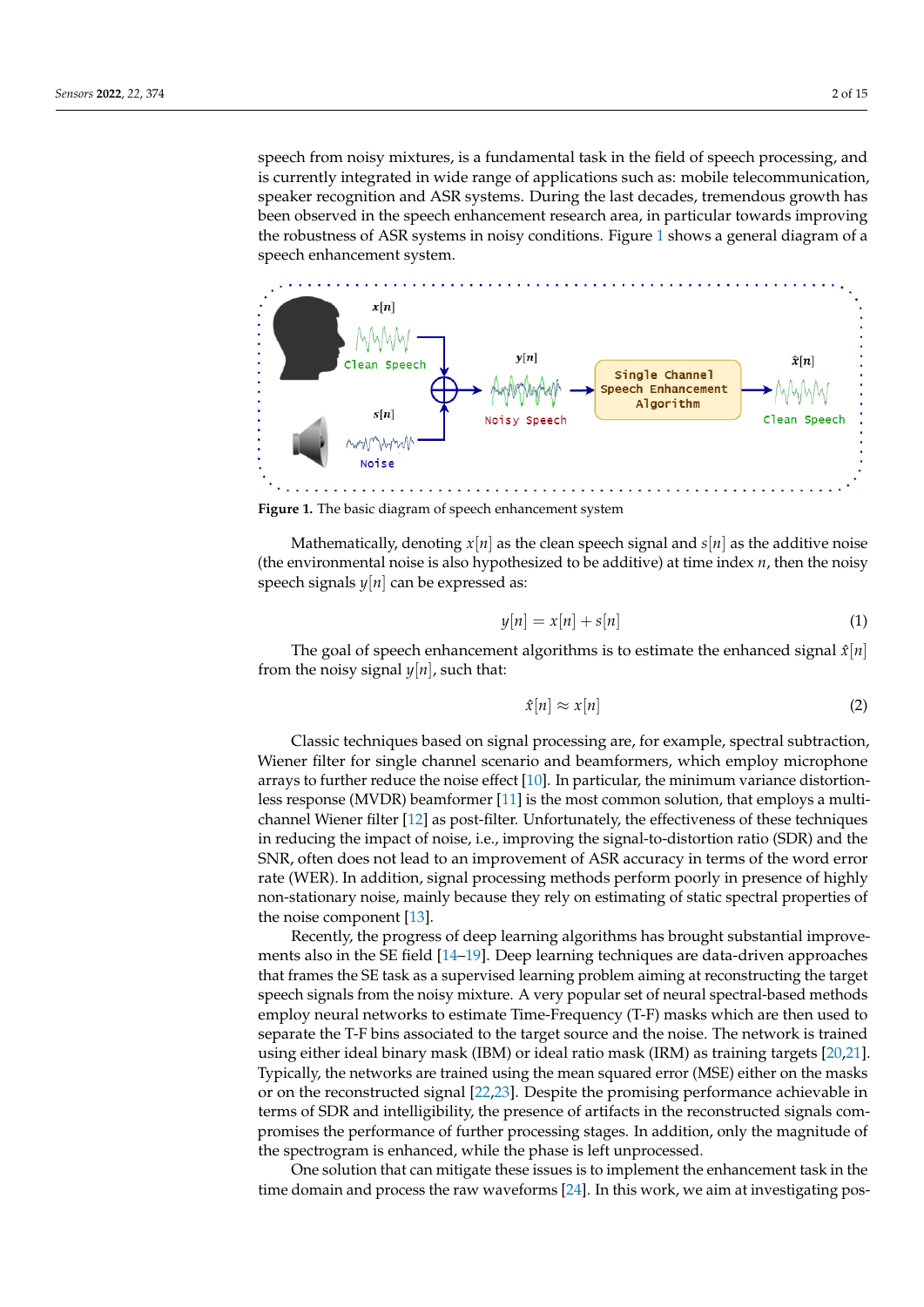sible ways to optimize the front-end speech enhancement not only in terms of signal quality but also to take into account the performance of the subsequent back-end component.

In particular, we address the intent classification task on noisy data and we propose a pipeline that integrates Wave-U-Net [\[25\]](#page-12-17), a time-domain enhancement approach, with an end-to-end intent classifier implemented with a time-convoluted neural model.

Our contribution to this task is to investigate methods to jointly optimize the front-end speech enhancement for noise removal and the back-end intent classification task. To the best of our knowledge, this the first attempt to jointly train an end-to-end neural model for both speech enhancement and intent classification in the time domain. This paper extends our previous preliminary work published in [\[26\]](#page-12-18), where we investigated the use of pre-trained speech enhancement models in combinations with intent classification. With respect to this work, the previous paper does not consider joint training of the two model. Moreover, the back-end operates in the frequency domain.

The rest of the paper is organized as follows: Section [2,](#page-2-0) we survey the recent joint training approaches for different speech tasks. Section [3,](#page-4-0) we explain each component in the proposed system description. In Section [4,](#page-7-0) we report and discuss our experimental results. Finally, in Section [5](#page-10-0) we conclude our work.

# <span id="page-2-0"></span>**2. Related Work on Jointly Training of Speech Enhancement with Different Speech Tasks**

Three main strategies can be considered to incorporate a speech enhancement frontend into different speech-based applications. The first one consists in training the back-end based component (i.e., the IC classifier in the case of this work) on clean speech signals, while at inference stage a speech enhancement front-end is integrated for noise removal [\[27\]](#page-12-19). The main disadvantage of this approach is represented by distortions introduced by the front-end (i.e., the speech enhancement module) that didn't occur in the training data of the back-end. However, this strategy is still beneficial in different noise-robust speech based applications.

To overcome this limitation, the second strategy filters the training data of the back-end with speech enhancement, so that the back-end component works on the enhanced features. This strategy is useful in strengthen the back-end against noise, but it is highly dependent on the speech enhancement performance [\[28\]](#page-12-20). In general, it was found to be better training the back-end on noisy data-sets, if they contain enough samples of the noise present in the operating conditions on the field.

The third strategy is to make the back-end component work on the noisy speech, while at inference noisy features are fed either to the back-end directly or, first, to the speech enhancement module. These multi-condition training strategy has shown promising results in [\[29\]](#page-12-21), but its performance in unmatched conditions is poor [\[30\]](#page-12-22). Each strategy has its own advantages and disadvantages, and it is highly dependent on the application domain.

Jointly training, the strategy proposed in this paper aims to jointly adjusting the parameters of a neural (front-end) speech enhancement model and a neural (back-end) model designed for a specific task (e.g., ASR, voice activity detection, or intent classification). Thus, the speech enhancement front-end provides the "enhanced speech" desired by the back-end model. In this way the back-end model guides the front-end towards the execution of a better discriminative enhancement. Figure [2](#page-3-0) shows the schematic diagram of a conventional joint training approach including speech enhancement and an end-to-end (E2E) back-end. Note in the figure the two different losses defined for the front-end and the back-end that will be combined in a global loss as will be explained in Section [3.3.](#page-5-0)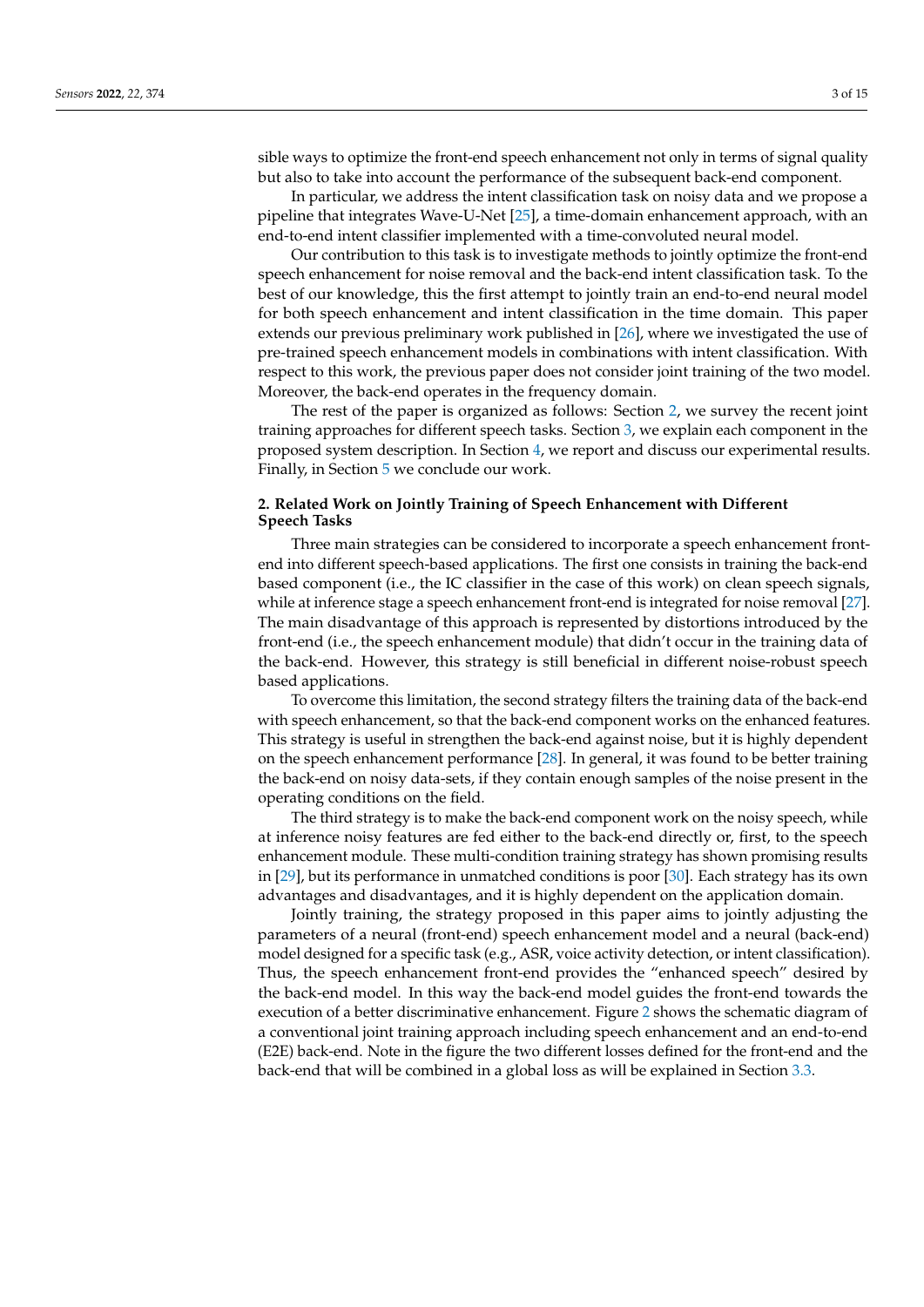<span id="page-3-0"></span>

**Figure 2.** Schematic diagram of the conventional joint training speech enhancement with different back-end.

In the next sub-sections, we survey the most recent research based on joint training speech enhancement with other back-ends e.g., ASR and voice activity detection.

#### *2.1. Jointly Training Speech Enhancement with Voice Activity Detection (VAD)*

Many research works had been conducted to improve the VAD performance in low SNR environments. Typically the basic solution is to integrate a SE front-end as a preprocessing stage to eliminate noise [\[31\]](#page-13-0).

The authors of [\[32,](#page-13-1)[33\]](#page-13-2) trained the VAD based on the the denoised speech signals obtained from the SE front-end in which both the front-end model and the VAD model are jointly optimized and fine-tuned. Later it was observed that, training VAD directly based on the denoised signals resulting from the SE front-end may decrease the VAD performance, especially when the performance of the SE is poor [\[34\]](#page-13-3). To mitigate this effect several researches integrates advanced SE front-end to extract the denoised features for VAD training [\[35\]](#page-13-4).

Inspired by the performance of U-Net in the field of medical imaging segmentation [\[36\]](#page-13-5), the authors in [\[37\]](#page-13-6) integrated a SE front-end based on U-Net to estimate both clean and noise spectra simultaneously, while the the VAD is trained directly on the enhanced signals.

Another contribution is done in [\[38\]](#page-13-7), in which a variational auto-encoder (VAE) is used to denoise the speech signals while the VAD is trained on the latent representation of the VAE. The authors of [\[34\]](#page-13-3), instead of training the VAD on the latent representation of the VAE, concatenate the noisy acoustic features with the enhanced features estimated from a convolutional recurrent neural network.

Finally, Refs. [\[39,](#page-13-8)[40\]](#page-13-9) proposes the use of a multi-objective network to jointly train SE and VAD to boost their performance. In this system both modules share the same network with different loss functions. Unfortunately, this technique weaken the performance of the VAD module.

#### *2.2. Jointly Training Speech Enhancement with ASR*

An early attempt for jointly training speech enhancement with ASR was proposed in [\[41\]](#page-13-10), where a front-end based feature extraction was jointly trained with a Gaussian Hidden Markov Model back-end and optimized with a maximum mutual information criterion. Towards this direction, the authors in [\[42\]](#page-13-11) proposed a novel jointly training approach by concatenating a deep neural network (DNN) based speech separation module, a feature extractor based on a filter-bank and an acoustic model, and train these models jointly.

The authors of [\[43\]](#page-13-12), beside investigating feature mapping based on DNN, jointly trained a single DNN for both feature mapping and acoustic modelling. The proposed approach showed a clear improvement in the ASR performance.

In [\[44\]](#page-13-13) the authors addressed the problem of joint training when the front-end output distribution change dramatically during model optimization, noticing a performance drawback on the ASR task due to the fact that the back-end needs to deal with a non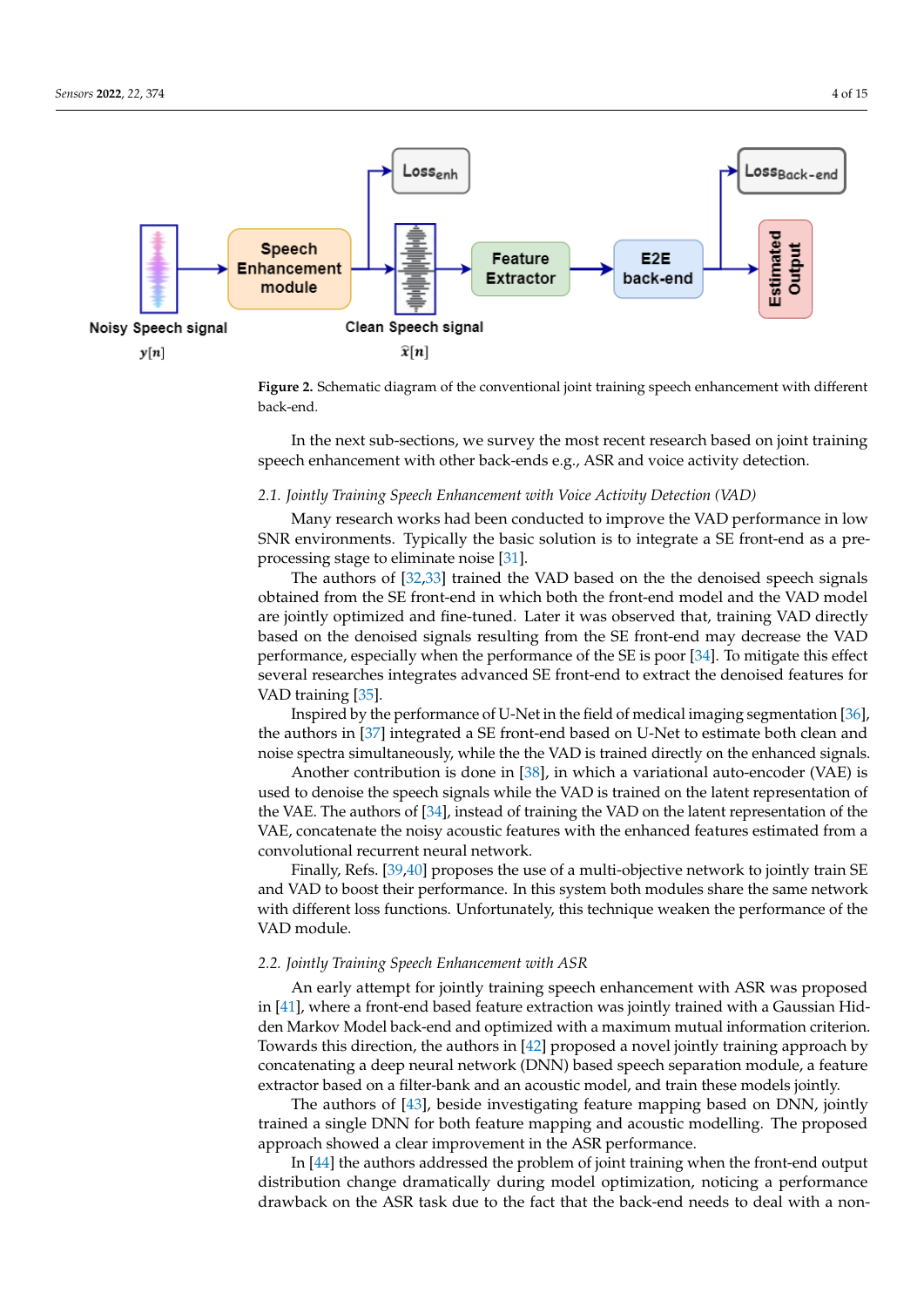stationary input. To mitigate this effect, the authors proposed a a joint-training approach based on a fully batch-normalized architecture.

Inspired by its performance in the computer vision, the authors of [\[45\]](#page-13-14) investigated the usage of generative adversarial networks (GAN) in the speech enhancement area. They proposed a joint training framework based on adversarial training with self-attention mechanism for ASR noise robustness. The proposed system consists of a self-attention GAN for speech enhancement with a self-attention end-to-end ASR model. Finally, a recent research in [\[46\]](#page-13-15) proposes a joint training approach based on a gated recurrent fusion (GRF) for ASR noise robustness.

# <span id="page-4-0"></span>**3. System Description**

<span id="page-4-1"></span>As previously mentioned, this paper tackles the problem of intent classification (IC) in noisy environments considering the combination of a speech enhancement component, based on the Wave-U-Net architecture [\[25\]](#page-12-17), and a time convolutional network (TCN) [\[47\]](#page-13-16) that performs the intent classification task. Figure [3](#page-4-1) shows the complete pipeline of the proposed system. The following subsections describe each module in details.



**Figure 3.** The full pipeline of our intent classification scheme, including speech enhancement and intent classifier.

# *3.1. Wave-U-Net for Speech Enhancement*

Recently, time-domain approaches for speech enhancement operating directly on the raw wave-forms have been proposed [\[48–](#page-13-17)[51\]](#page-13-18). Among them, U-Net [\[52\]](#page-13-19) was successively improved towards Wave-U-Net [\[25\]](#page-12-17), allowing to achieve promising results in comparison with other approaches.

The Wave-U-Net model consists of 3 components [\[53\]](#page-13-20): (a) an encoder made by multiple 1-D fully convolutional down-sampling blocks; (b) a 1-D convolutional layer called bottleneck layer; and (c) a decoder made by a series of 1-D fully convolutional up-sampling blocks (this architecture is depicted in Figure [3\)](#page-4-1). Note that in this architecture skip connections (i.e., the green arrows in the left part of Figure [3\)](#page-4-1) are applied between each down-sampling layer and the corresponding up-sampling layer of the model.

In details, the input to Wave-U-Net is a noisy signals  $y[n]$ ,  $n = 0, \ldots, L-1$ , where *L* is the number of samples. During training, low-dimensional high level features are computed at different time scales using a series of downsampling blocks. These features are then concatenated with its corresponding local, and high resolution features computed from the upsampling blocks. In case of monaural speech enhancement, the network is trained to map the noisy signal  $y[n]$  to its enhanced counterpart  $\hat{x}[n]$  using the clean signal  $x[n]$  as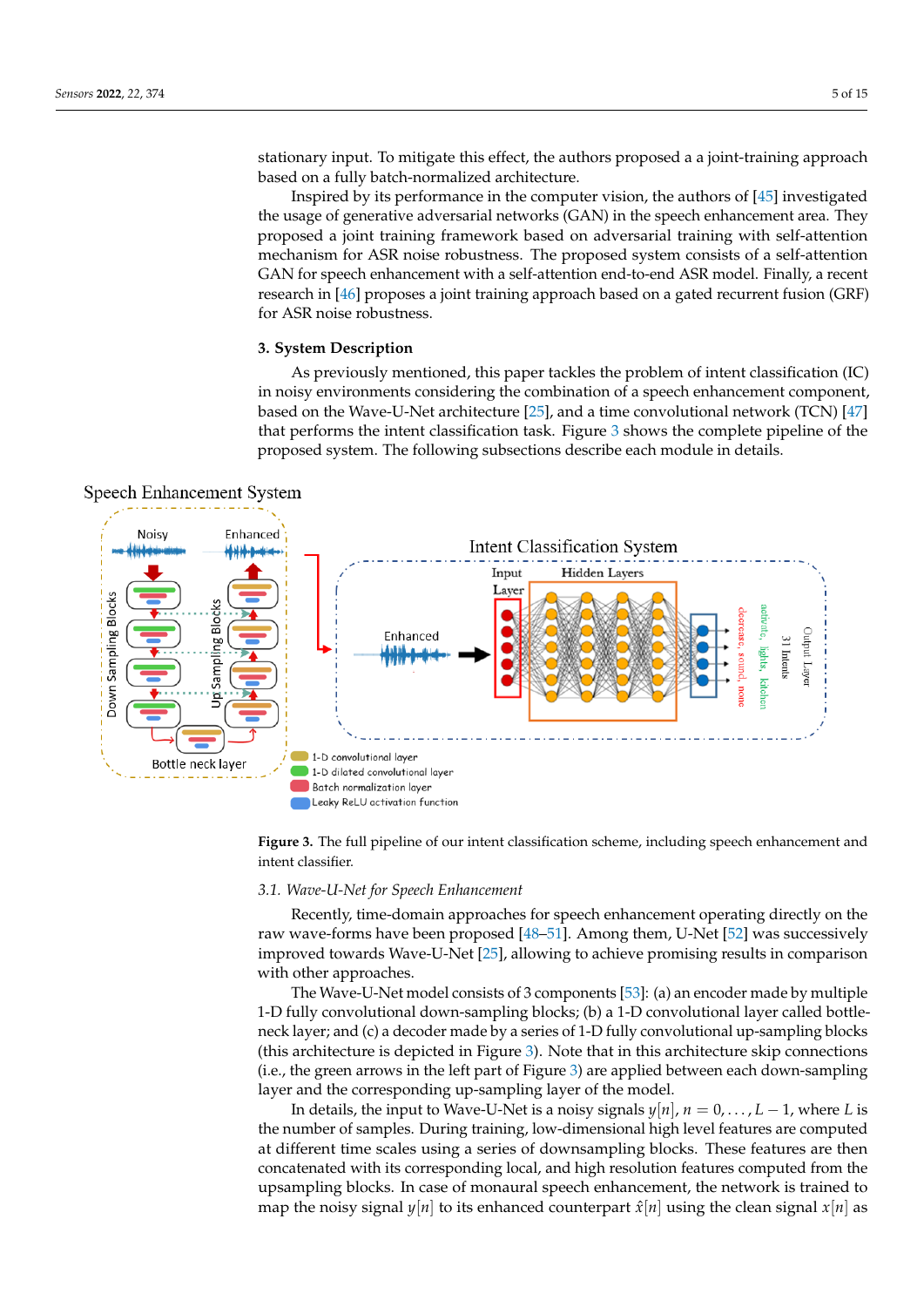the training targets, by minimizing the mean squared error (MSE) loss between  $x[n]$  and  $\hat{x}[n]$ , i.e.,:

$$
\mathcal{L}_{SE} = \sum_{n} ||x[n] - \hat{x}[n]||^2 \tag{3}
$$

# *3.2. Intent Classification*

The IC task aims to recognize the intents encoded in a given spoken utterance [\[54\]](#page-13-21). This task is usually implemented by processing the outputs of an ASR system with natural language processing (NLP) tools, in order to produce a semantic interpretation of the input speech. For example, in smart home applications an utterance like "increase the sound" might correspond to an intent represented with the following filled slots: action: "increase", type: "sound", count: "None", place: "None". A survey reporting fundamentals of spoken language understanding (SLU) technology can be found in [\[55,](#page-13-22)[56\]](#page-14-0).

Recently, different approaches that perform this task in an E2E fashion have been investigated with excellent performance on several data sets. The E2E paradigm uses a single neural model to map a spoken input into the corresponding intents, thus optimizing directly the classification metrics and avoiding error propagation caused by ASR errors. Some interesting models and related results in this direction can be found in the works reported in [\[57](#page-14-1)[–60\]](#page-14-2). These approaches have been proved to be effective both on large data sets, such as Google Home [\[58,](#page-14-3)[61\]](#page-14-4), and on a smaller data set, such as the Fluent Speech Command [\[57\]](#page-14-1). As reported in [\[57\]](#page-14-1), the reason for this is manifold: (a) E2E models avoid using either useless information or information contaminated by errors in the ASR output; (b) it learns directly the metric used in the evaluation phase; and (c) it can take advantage from supra-segmental information contained in the speech signal to process.

In this work, we use the model described in Figure [4a](#page-6-0), which is based on Conv-TAS Net, a neural architecture introduced for time audio separation [\[47\]](#page-13-16). The model processes the enhanced signals from the SE front-end as input. The model architecture consists of a normalization layer followed by a 1-D convolutional layer that maps the input features into bottleneck features with 64 channels. The input layer is followed by 2 convolutional blocks, each of them includes 5 residual blocks, with SoftMax activation function. Each residual block consists of 1-D dilated convolutional layers, normalization layers with Parametric Rectified Linear Unit (pReLU) activation function as shown in Figure [4b](#page-6-0). The dilation factor is increased for each successive residual block. Then, 64 channels for bottleneck features and 128 channels for depth-wise separable convolutional layers are used, respectively.

Skip connections are also used between each residual block. The IC classifier is trained to predict the target intent by minimizing the cross entropy loss between the actual and predicted labels L*IC*, i.e.,:

$$
\mathcal{L}_{IC} = -\frac{1}{T} \sum_{t} \log(p_t) \tag{4}
$$

where  $T$  is the number of training samples and  $p_t$  is the probability of the *t*th target sample.

#### <span id="page-5-0"></span>*3.3. Joint Training Architectures*

Training the two components in a joint way typically provides better performance than training the models independently [\[38](#page-13-7)[,40\]](#page-13-9). Therefore in this work we investigate different model architectures varying the interconnection between the speech enhancement and the intent classifier components, as shown in Figure [5.](#page-6-1) The **Joint Training** (JT) approach, depicted in Figure [5a](#page-6-1), is the most straightforward combination strategy where the IC module receives as input the enhanced signals. The **Bottleneck** approach (BN) is depicted in Figure [5b](#page-6-1). Instead of the reconstructed time domain signal, this combination uses the bottleneck features of the SE component as input to the intent classifier. Finally, Figure [5c](#page-6-1) shows the **Bottleneck-Mix** (BN-Mix) strategy: a more articulated combination approach which concatenates the noisy mixture with the bottleneck representations.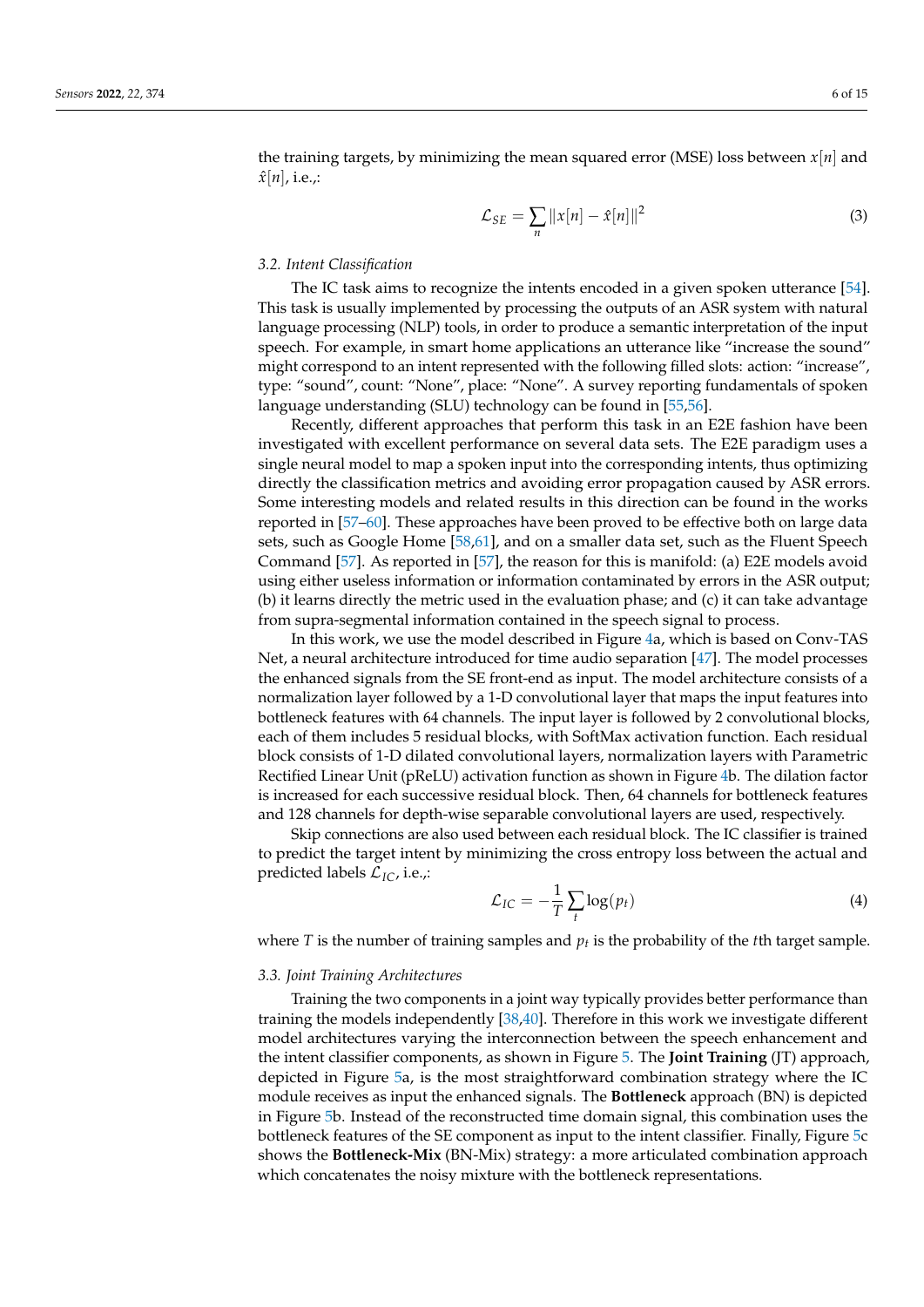<span id="page-6-0"></span>

<span id="page-6-1"></span>



**Figure 5.** Three strategies of the proposed joint training approaches: (**a**) based on the mixture signals (JT). (**b**) based on bottleneck representation (BN). (**c**) based on the concatenation between mixture signals and bottleneck representation (BN-Mix).

All the three end-to-end joint approaches depicted in Figure [5](#page-6-1) were trained using a compound loss defined as follows:

<span id="page-6-2"></span>
$$
\mathcal{L} = \alpha \mathcal{L}_{SE} + (1 - \alpha) \mathcal{L}_{IC}, \tag{5}
$$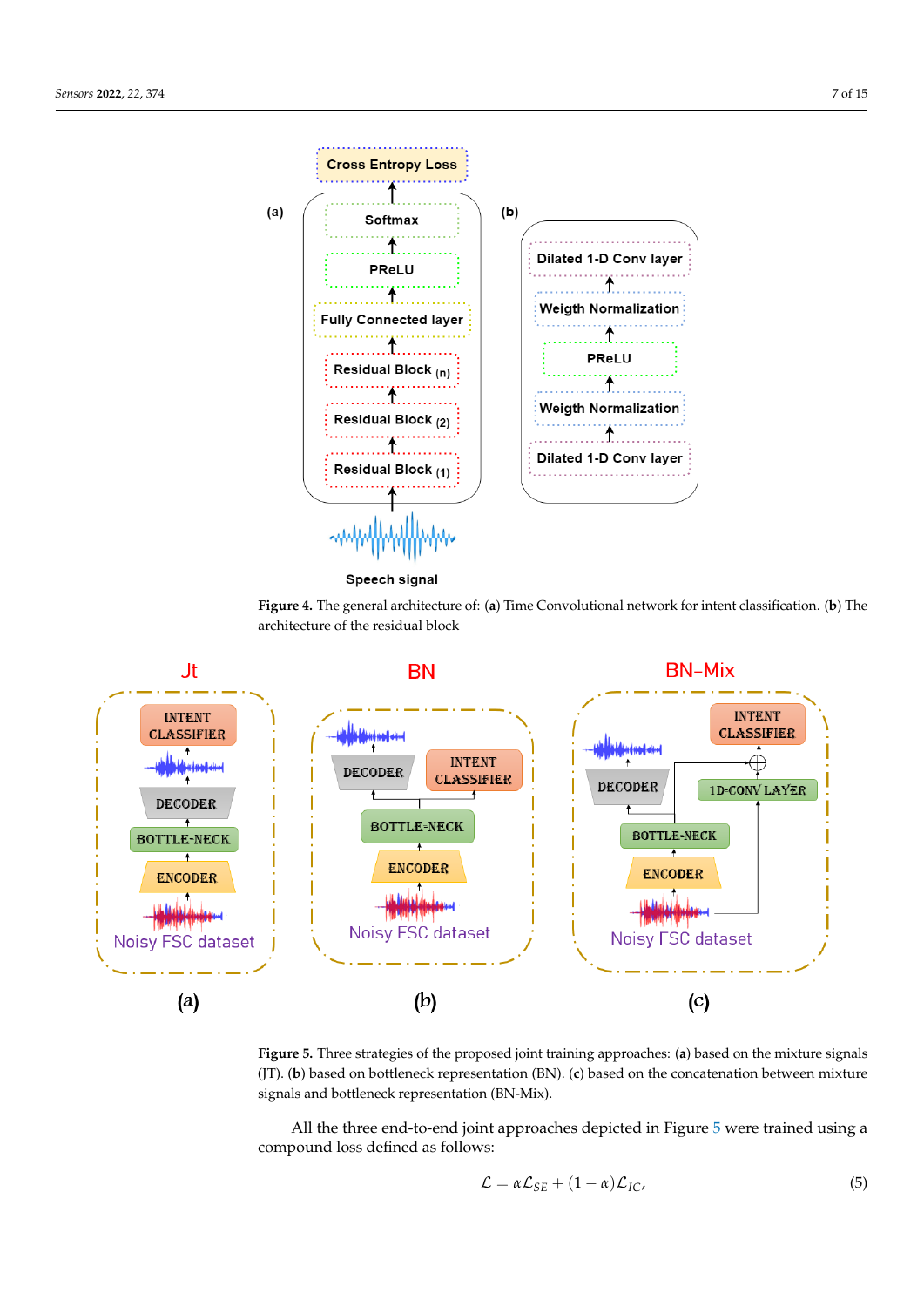where  $\mathcal{L}_{SE}$  and  $\mathcal{L}_{IC}$  are the MSE loss and the cross-entropy loss for speech enhancement and intent classification, respectively. The coefficient  $\alpha \in (0,1)$  is a hyper-parameter that adjusts the weight of each component in the joint loss. In all proposed strategies we measure the performance on a grid of values for *α*, i.e., (0, 0.1, 0.5, 0.9).

Although the loss is the same, its components (i.e.,  $\mathcal{L}_{SE}$  and  $\mathcal{L}_{IC}$ ) affect differently the model parameters depending on the particular architecture and providing different performance trends for both *SE* and *IC* tasks, as will be shown in Section [4.2.](#page-8-0) As a matter of fact, the gradient of the *IC* loss acts in different manners across the the parts of the SE model. These (*SE*) model parameters Θ*SE* are updated as follows:

$$
\Theta_{SE} \leftarrow \Theta_{SE} - \lambda_1 [\alpha \nabla \mathcal{L}_{SE} + (1 - \alpha) \nabla \mathcal{L}_{IC}], \tag{6}
$$

where  $\nabla \mathcal{L}_{SE}$  and  $\nabla \mathcal{L}_{IC}$  represent the gradients of *SE* and *IC* respectively, and  $\lambda_1$  is the learning rate for the SE front-end. As a consequence, the front-end is expected to produce enhanced signals not only for matching the target clean signals but also to maximize the *IC* performance. Note that in BN and BN-mix training strategies the decoder part of the SE module is not affected by the  $\mathcal{L}_{IC}$ . Unlike the front-end, the IC module depends only on its own loss function and its parameters are updated as:

$$
\Theta_{IC} \leftarrow \Theta_{IC} - [(1 - \alpha)\lambda_2 \nabla \mathcal{L}_{IC}], \tag{7}
$$

where  $\Theta_{IC}$  denotes the the *IC* parameters, and  $\lambda_2$  is the *IC* learning rate.

#### <span id="page-7-0"></span>**4. Experimental Analysis**

### *4.1. Dataset*

For our experimental analysis we consider the Fluent Speech Commands (FSC) dataset [\[57\]](#page-14-1). FSC includes 30,043 English utterances, recorded as 16 kHz single channel .wav audio files. Overall, 97 native and non native speakers (52 males, and 49 females) are recorded while simulating an interaction with voice-enabled appliances or smart devices with no overlapping speech in each signal. Overall, the dataset provides 248 different utterances that are mapped in 31 different intents. Each intent consists of three items: action, object, and location. For example, "increase heat in the kitchen" is categorized as: action: "increase", object: "heat", location: "kitchen". Totally, 6 different actions, 14 objects and 4 locations are available. For training, validation and evaluation, we consider the official splits as described in Table [1](#page-7-1) [\[57\]](#page-14-1). In order to avoid the presence of long silence in the wav files, all signals were cut using librosa.effects.trim() module.

<span id="page-7-1"></span>**Table 1.** FSC dataset Description.

| Data            | Speakers No. | Utterance No. | <b>Total Hours</b> |
|-----------------|--------------|---------------|--------------------|
| Train Data      | 77           | 23,132        | 14.7               |
| Validation Data | 10           | 3119          | 1.9                |
| Evaluation Data | 10           | 3793          | 2.4                |

To emulate realistic application scenarios, where environmental noise may affect the intent classification accuracy, we contaminated the FSC dataset creating an equivalent noisy version. In particular, we superimpose 6 different types of noise out of the 25 noises available in the Microsoft Scalable Noisy Speech Dataset (MS-SNSD) [\[62\]](#page-14-5): e.g., air conditioner, airport announcements, traffic, neighbor speaking, shutting door, and restaurant.

The FSC dataset is contaminated using the "maracas" library available in [\[63\]](#page-14-6). For each clean utterance, a noise signals is randomly selected from those available and superimposed with an SNR randomly selected from 3 possible values:  $-5$  dB, 0 dB, 5 dB. Note that the resulting noisy dataset includes a uniformly distributed variety of different conditions in terms of type and amount of noise.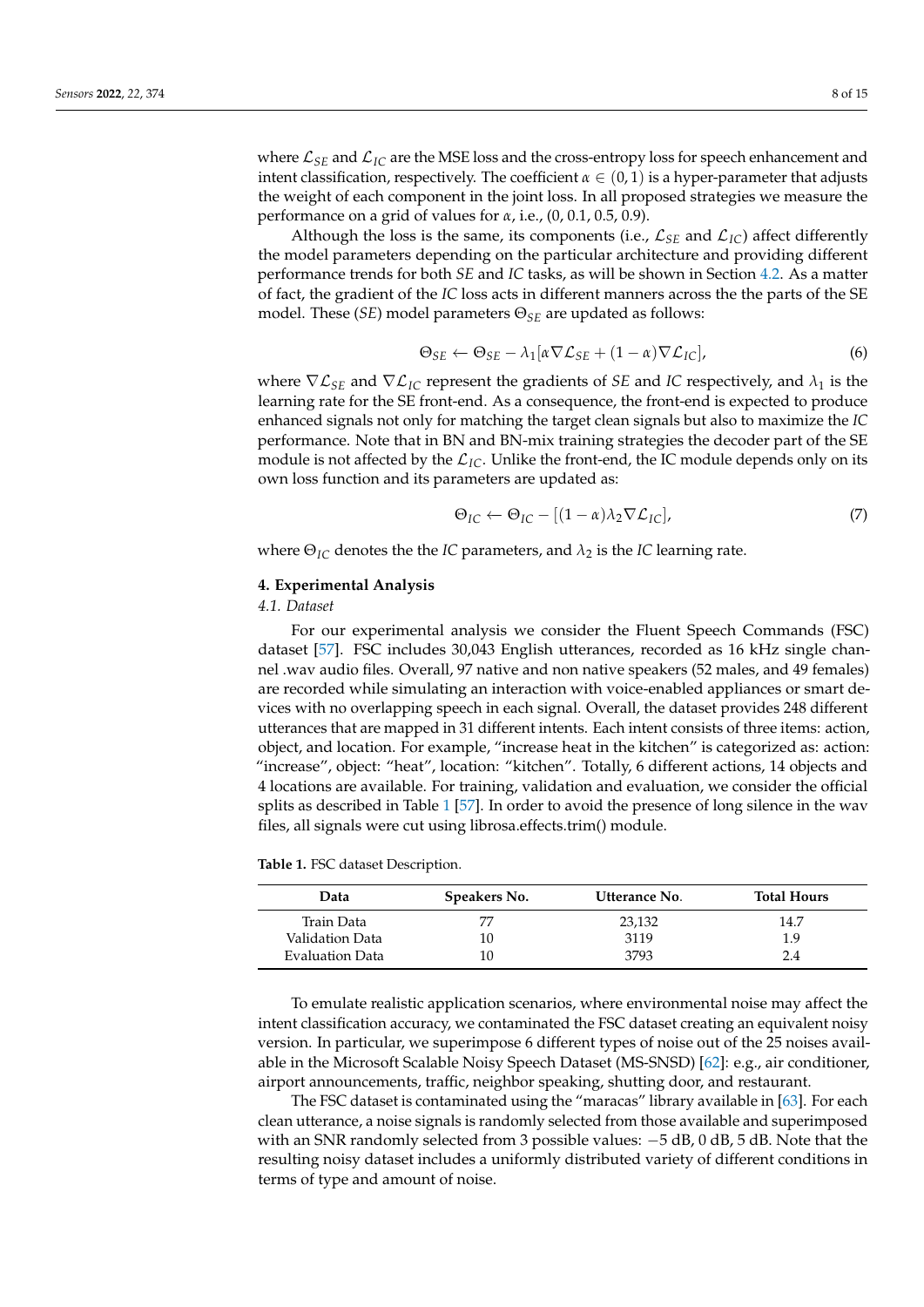The speech enhancement network is designed to process fixed-length input signals with sample length 16,834 [\[64\]](#page-14-7). Therefore, signals longer than that are first split in segments and then concatenated at the output of Wave-U-Net. The model has 12 layers. The encoder part uses with *kernelsize* = 15, *stride* = 1, and *padding* = 7, while the decoder has the same number of layers but with *kernelsize* = 5, *stride* = 1, and *padding* = 2. Each layer in both encoder and decoder is followed by a 1D batch normalization layer, and leaky ReLU activation function with negative slope equals to 0.1. The model is trained by optimizing the MSE loss with learning rate  $\lambda_1 = 10^{-4}$ . For the intent classifier, the model is trained by optimizing the cross entropy loss with learning rate  $\lambda_2 = 10^{-3}$ . For the BN-MIX experiment the first layer is 1-D convolutional layer with  $kernelsize = 1$ . Both models are trained with ADAM optimizer with decay rates are  $\beta$ 1 = 0.9 and  $\beta$ 2 = 0.999, batch size 2.

Although our final goal is to improve the classification accuracy, we also evaluate the performance of the enhancement component. We consider traditional speech quality metrics, namely PESQ [\[65\]](#page-14-8), STOI [\[66\]](#page-14-9), and MSE. The PESQ metric is based on the wide-band version recommended in ITU-T [\[67\]](#page-14-10), and its range is extended from −0.5 to 4.5. STOI is based on a correlation coefficient between time-aligned clean and enhanced signals, and its range is from 0 to 1. For both metrics the highest score is the best. We also consider the MSE metric as a similarity measurement between the clean and enhanced signal. Unlike the PESQ and STOI, a lower MSE is better. Finally, the performance of the back-end is evaluated using the intent classification accuracy, that measures the actual match between the estimated intent slots and it corresponding ground truth ones.

#### <span id="page-8-0"></span>*4.2. Experimental Results*

Table [2](#page-8-1) reports the classification accuracy resulting from the different joint-training approaches described above, using different values of the parameter *α* in Equation [\(5\)](#page-6-2). The table reports also the results of JT applied to clean signals as upper bound. The column "noisy" refers to the performance obtained providing the noisy signals to the back-end. From the table it appears evident the improvement brought by the JT model. The highest classification accuracy is achieved with  $\alpha = 0.5$ , indicating that SE loss and IC loss equally contributes. Note that  $\alpha = 0$  correspond to training the model without SE, i.e., the SE front-end is part of the classifier. This improves the classification accuracy with respect to the noisy case as the classifier is actually deeper. When *α* is very large (i.e., 0.9) the front-end tends to give more importance to the signal reconstruction rather than making the output signal suitable for the IC component. Thus the final classification performance drops. Interestingly, the L*SE* loss helps improving the performance also when JT is applied to clean signals. In the latter case, when  $\alpha = 0$  only a small improvement is observed with respect to the noisy case, while for larger values the model reaches almost state of the art performance (achieved with larger models or using spectral features).

| <b>Noisy</b> |                | It-Clean                 | It     | BN     | <b>BN-Mix</b>            |
|--------------|----------------|--------------------------|--------|--------|--------------------------|
|              | $\alpha = 0$   | 73.37%                   | 72.80% | 72.39% | $\overline{\phantom{a}}$ |
| 53.2%        | $\alpha = 0.1$ | 91.53%                   | 80.50% | 77.80% | 58.02%                   |
|              | $\alpha = 0.5$ | 92.77%                   | 86.02% | 77.53% | 54.99%                   |
|              | $\alpha = 0.9$ | $\overline{\phantom{a}}$ | 82.52% | 77.90% | 66.67%                   |

<span id="page-8-1"></span>**Table 2.** Classification accuracy for different architectures with different *α*.

A similar trend is not observed in both the other two architectures: BN and BN-mix. The BN approach seems to be not influenced by *α* and performs very similarly to JT with *α* = 0. The fact that the encoder of Wave-U-Net does not interact with the IC component make the contribution of  $\mathcal{L}_{SE}$  negligible. In addition, the bottleneck representation is probably too compact and focused on other properties of the signal. For the BN-mix method, since the difference in dimensionality between the combined features (bottleneck and 1D-Conv output) is very high the contribution of the bottleneck is very limited. In facts, the performance is just slightly better than the noisy baselines. Note that for very high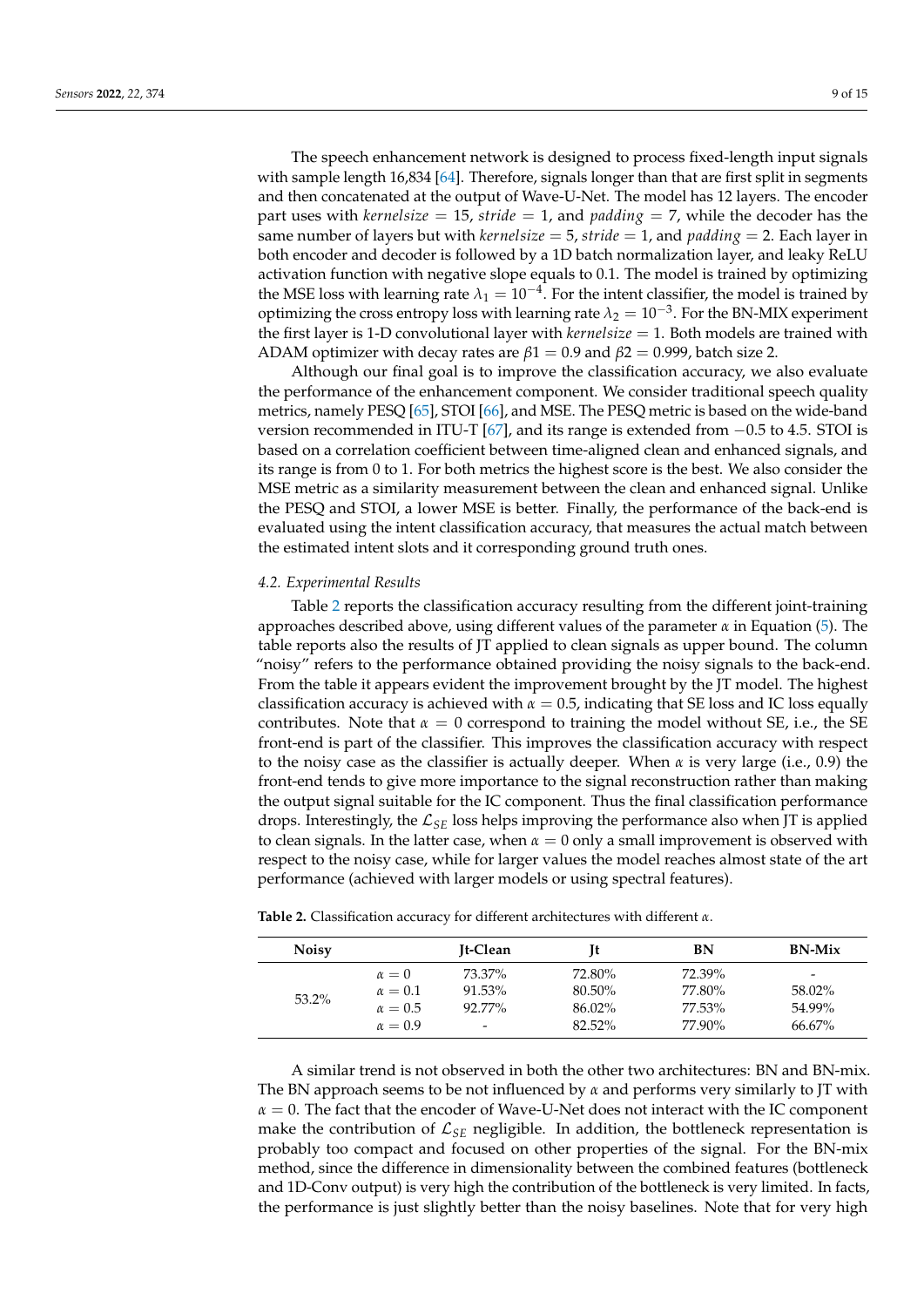values of *α* the front-end starts to provide some beneficial influence. Finally, we experiment on *al pha* = 1, but these experiments do not bring any improvement in the accuracy as the back-end is not trained.

Tables [3](#page-9-0)[–5](#page-9-1) show the SE performance achieved with the various architectures. As previously observed, both BN and BN-Mix strategies optimize the Wave-U-Net decoder independently on the  $\mathcal{L}_{SE}$  loss. Hence, it is of no surprise that the resulting intelligibility metrics are much higher than JT. Note however that the enhancement is not dependent on *α* as long as it is larger than 0. Basically the decoder is capable of reconstructing the signal counterbalancing the impact of the IC on the encoder. For what concerns JT, as *α* increases the signal reconstruction increases. Finally, it is remarkable to observe that reconstruction quality and classification accuracy are in contrast with each other and it is not possible to effectively optimize both.

| <b>Noisy</b> |                |      | BN   | <b>BN-Mix</b>            |
|--------------|----------------|------|------|--------------------------|
| 1.28         | $\alpha = 0$   | 1.14 | 1.16 | $\overline{\phantom{0}}$ |
|              | $\alpha=0.1$   | 1.18 | 1.71 | 1.81                     |
|              | $\alpha = 0.5$ | 1.15 | 1.76 | 1.67                     |
|              | $\alpha = 0.9$ | 1.14 | 1.79 | 1.83                     |

<span id="page-9-0"></span>**Table 3.** The PESQ metric for different architectures with different *α*.

**Table 4.** The STOI metric for different architectures with different *α*.

| <b>Noisy</b> |                | IТ   | BN   | <b>BN-Mix</b>            |
|--------------|----------------|------|------|--------------------------|
|              | $\alpha = 0$   | 0.46 | 0.60 | $\overline{\phantom{a}}$ |
| 0.84         | $\alpha=0.1$   | 0.48 | 0.83 | 0.85                     |
|              | $\alpha = 0.5$ | 0.47 | 0.84 | 0.85                     |
|              | $\alpha = 0.9$ | 0.58 | 0.85 | 0.86                     |

<span id="page-9-1"></span>**Table 5.** The MSE metric for different architectures with different *α*.

| <b>Noisy</b>       |                | Н                    | BN                   | <b>BN-Mix</b>            |
|--------------------|----------------|----------------------|----------------------|--------------------------|
| $3.5\times10^{-3}$ | $\alpha = 0$   | $7.6 \times 10^{-1}$ | $1.4 \times 10^{-1}$ | $\overline{\phantom{0}}$ |
|                    | $\alpha = 0.1$ | $2.7 \times 10^{-2}$ | $1.7 \times 10^{-3}$ | $1.8 \times 10^{-3}$     |
|                    | $\alpha = 0.5$ | $9 \times 10^{-3}$   | $1.7 \times 10^{-3}$ | $1.8 \times 10^{-3}$     |
|                    | $\alpha = 0.9$ | $6 \times 10^{-3}$   | $1.7 \times 10^{-3}$ | $1.8 \times 10^{-3}$     |

In summary, looking at the performance reported in Table [2](#page-8-1) we notice that, as expected, the best IC performance is achieved with the JT approach, which carries out optimization directly on the enhanced signal at the cost, however, of reduced enhancement results. On the contrary both the BN and BN-mix, working on the bottleneck of the Wave-U-net model, gives better enhancement quality at the cost of lower IC accuracy. Finally, for better interpretation, we report all the evaluation metrics in graphical representation as shown in Figure [6.](#page-10-1) Also, we report all the abbreviations in Table [A1,](#page-11-3) see Appendix [A.](#page-11-4)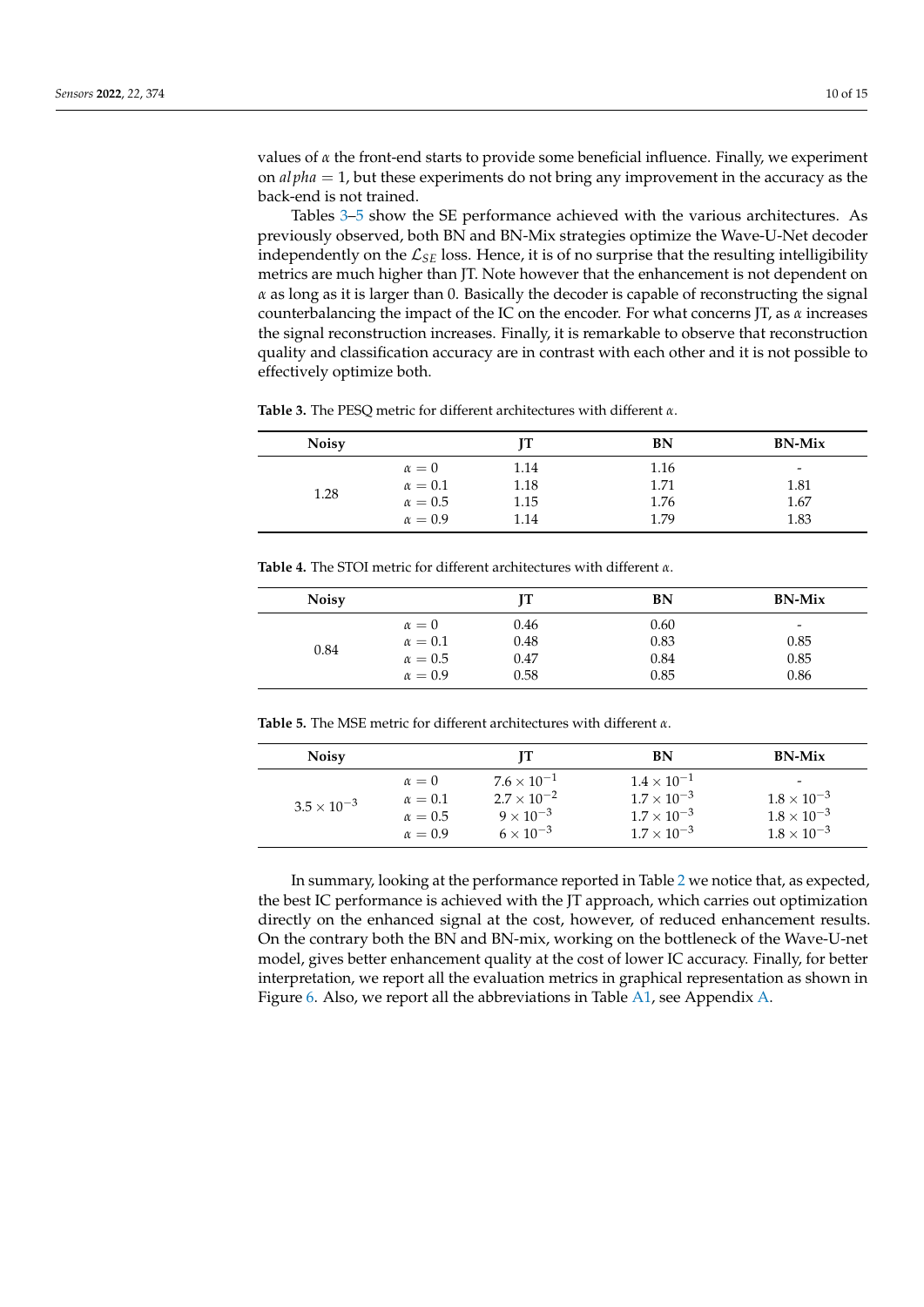<span id="page-10-1"></span>

**Figure 6.** Graphical representation for: (**a**) the classification accuracy. (**b**) PESQ metric. (**c**) STOI metric. (**d**) MSE metric against *α* values for all experiments

#### <span id="page-10-0"></span>**5. Conclusions**

In this paper we proposed an end-to-end joint training approaches to robust intent classification in noisy environment. The jointly compositional scheme consists of a neural speech enhancement front-end based on Wave-U-Net combined with an end-to-end intent classification scheme. In particular, we investigate three different joint training strategies which combine the two components in different ways, namely JT, BN, and BN-Mix.

All experiments are conducted on the FSC dataset contaminated with a set of noises from MS-SNSD. Contrary to what observed in other speech related classification tasks, experimental results validate the efficacy of the proposed joint training approach, in which de-noising actually is beneficial in terms of final classification accuracy when models are trained on matched noisy material. We observed that equally balancing the enhancement and classification losses gives the best results. In addition, it is worth noting that injecting an intermediate loss is always beneficial, also with clean data. The motivation could be that given the large size of the model and the relatively small amount of training material the intermediate loss guides the network towards its optimal configuration. Finally, we also observed that the sequential nature of JT is better than the multi-task structure used in BN and BN-mix.

# *Future Directions*

One future direction is to evaluate the proposed approach on different more complex datasets, as for example the ATIS corpus [\[68\]](#page-14-11), the Almawave-SLU corpus [\[69\]](#page-14-12), the SLURP corpus [\[70\]](#page-14-13). In addition, to better assess the robustness and flexibility of the proposed approach, we plan to apply the same joint training scheme to other speech processing tasks, eventually involving seq2seq or regression tasks. One option is also to include multiple parallel tasks and jointly train the model in a multi-task learning fashion. Finally, we plan to investigate the joint training approach in combination with speech embedding. In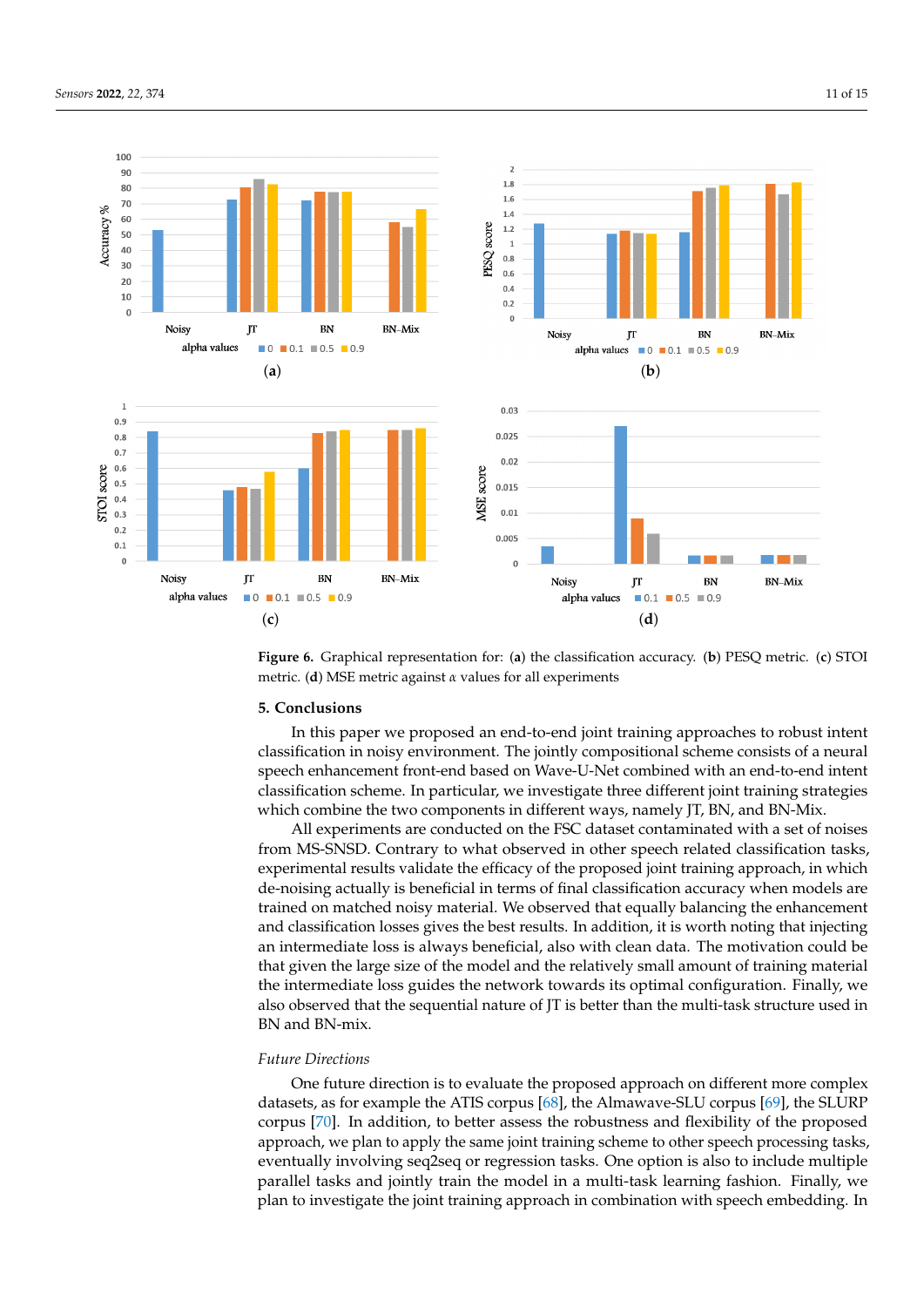particular, wav2vec pre-trained models [\[71\]](#page-14-14) can be used as an intermediate stage between the front-end and back-end models i.e., to extract the speech embedding form the enhanced speech signals and train the back-end based on these embedding. An alternative approach, is to integrate the wav2vec model on top of the speech enahncement front-end i.e., the front-end estimates the enhanced speech embedding, that will be later used to train the back-end.

**Author Contributions:** All authors have contributed to the preparation of this manuscript. Methodology, M.N.A.; writing—original draft preparation, M.N.A.; writing—review and editing, M.N.A., A.B. and D.F. All authors have read and agreed to the published version of the manuscript.

**Funding:** This research received no external funding.

**Institutional Review Board Statement:** Not applicable.

**Informed Consent Statement:** Not applicable.

**Data Availability Statement:** The data that support the findings of this study are available from the corresponding author upon reasonable request.

**Conflicts of Interest:** The authors declare no conflict of interest.

#### <span id="page-11-4"></span>**Appendix A**

To improve the flow of the paper and for a better understanding of our research, Table [A1,](#page-11-3) summarizes all the abbreviations used in this research.

<span id="page-11-3"></span>

| Abbreviation     | Meaning                                 |  |
|------------------|-----------------------------------------|--|
| ASR              | Automatic Speech Recognition            |  |
| <b>SNR</b>       | Signal-to-Noise Ratio                   |  |
| <b>SE</b>        | Speech Enhancement                      |  |
| <b>MVDR</b>      | Minimum Variance Distortion Response    |  |
| <b>SDR</b>       | Signal-to-Distortion Ratio              |  |
| WER              | Word Error Rate                         |  |
| <b>IBM</b>       | <b>Ideal Binary Mask</b>                |  |
| <b>IRM</b>       | <b>Ideal Ratio Mask</b>                 |  |
| <b>MSE</b>       | Mean Square Error                       |  |
| <b>TCN</b>       | Time Convolutional Neural Network       |  |
| IC               | <b>Intent Classification</b>            |  |
| VAD              | Voice Activity Detection                |  |
| <b>VAE</b>       | Variational Auto Encoder                |  |
| <b>DNN</b>       | Deep Neural Network                     |  |
| GAN              | Generative Adversarial Network          |  |
| <b>GRF</b>       | <b>Gated Recurrent Fusion</b>           |  |
| <b>NLP</b>       | Natural Language Processing             |  |
| <b>SLU</b>       | Spoken Language Understanding           |  |
| E <sub>2</sub> E | End-to-End                              |  |
| <b>FSC</b>       | <b>Fluent Speech Commands</b>           |  |
| PESO             | Perceptual Evaluation of Speech Quality |  |
| <b>STOI</b>      | Short Time Objective Intelligibility    |  |

#### **References**

- <span id="page-11-0"></span>1. Morrone, G. Deep Learning Methods for Audio-Visual Speech Processing in Noisy Environments. Ph.D. Thesis, University of Modena and Reggio Emilia, Modena, Italy, 2021.
- <span id="page-11-1"></span>2. Arons, B. A review of the cocktail party effect. *J. Am. Voice I/O Soc.* **1992**, *12*, 35–50.
- <span id="page-11-2"></span>3. Vary, P.; Martin, R. *Digital Speech Transmission: Enhancement, Coding and Error Concealment*; John Wiley & Sons: Hoboken, NJ, USA, 2006.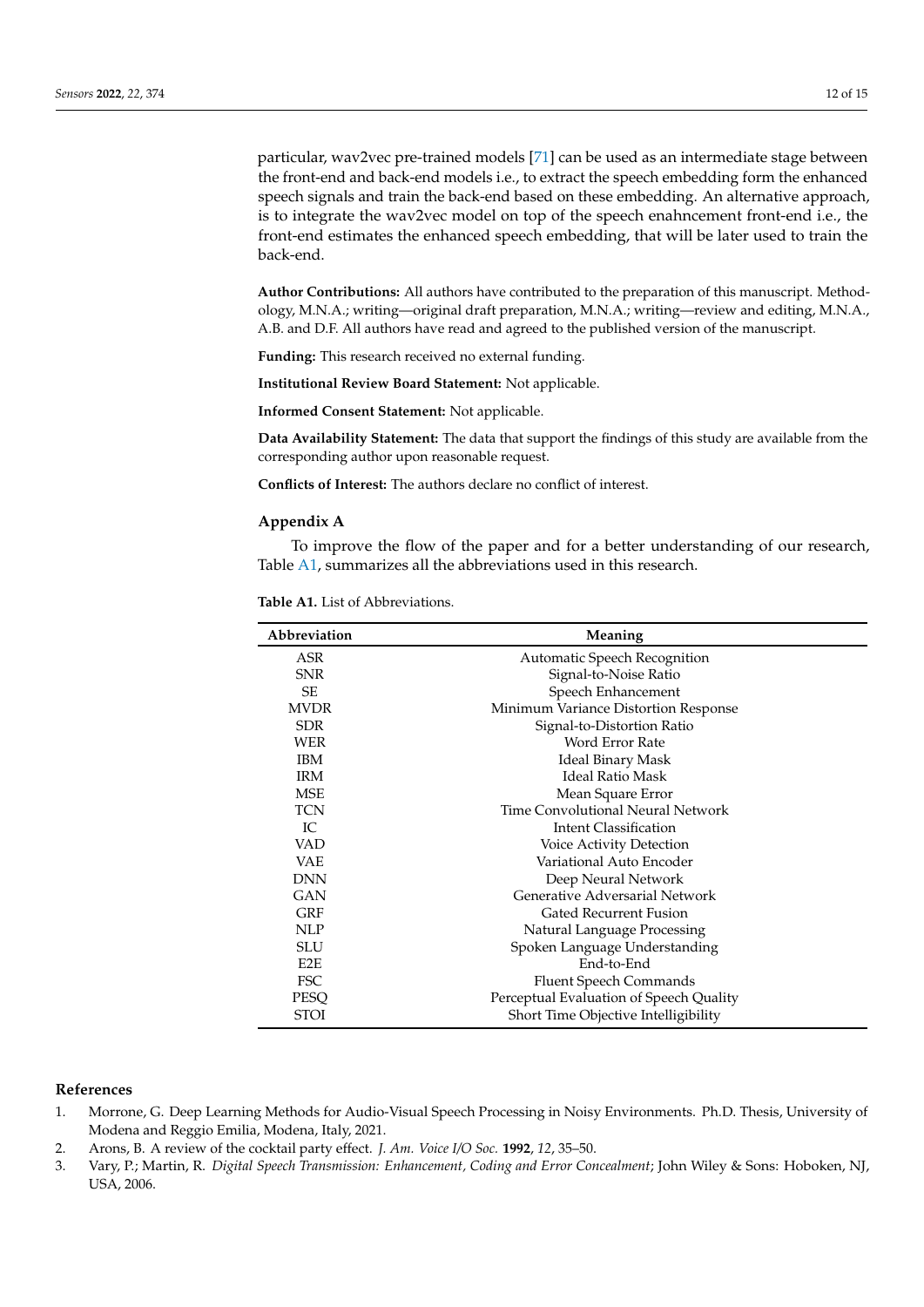- <span id="page-12-0"></span>4. Bronkhorst, A.W. The cocktail party phenomenon: A review of research on speech intelligibility in multiple-talker conditions. *Acta Acust. United Acust.* **2000**, *86*, 117–128.
- <span id="page-12-1"></span>5. Shinn-Cunningham, B.G.; Best, V. Selective attention in normal and impaired hearing. *Trends Amplif.* **2008**, *12*, 283–299. [\[CrossRef\]](http://doi.org/10.1177/1084713808325306)
- <span id="page-12-2"></span>6. A Al-Karawi, K.; H Al-Noori, A.; Li, F.F.; Ritchings, T. Automatic speaker recognition system in adverse conditions—Implication of noise and reverberation on system performance. *Int. J. Inf. Electron. Eng.* **2015**, *5*, 423–427. [\[CrossRef\]](http://dx.doi.org/10.7763/IJIEE.2015.V5.571)
- <span id="page-12-3"></span>7. Li, J.; Deng, L.; Gong, Y.; Haeb-Umbach, R. An overview of noise-robust automatic speech recognition. *IEEE/ACM Trans. Audio Speech Lang. Process.* **2014**, *22*, 745–777. [\[CrossRef\]](http://dx.doi.org/10.1109/TASLP.2014.2304637)
- <span id="page-12-4"></span>8. Yin, S.; Liu, C.; Zhang, Z.; Lin, Y.; Wang, D.; Tejedor, J.; Zhang, T.F.; Li, Y. Noisy training for deep neural networks in speech recognition. *EURASIP J. Audio Speech Music. Process.* **2015**, *2015*, 2. [\[CrossRef\]](http://dx.doi.org/10.1186/s13636-014-0047-0)
- <span id="page-12-5"></span>9. Braun, S.; Tashev, I. Data augmentation and loss normalization for deep noise suppression. In *Speech and Computer*; Springer: Cham, Switzerland, 2020; pp. 79–86.
- <span id="page-12-6"></span>10. Johnson, D.H. Array Signal Processing: Concepts and Techniques. 1993. Available online: [https://silo.pub/qdownload/array](https://silo.pub/qdownload/array-signal-processing-concepts-and-techniques.html)[signal-processing-concepts-and-techniques.html](https://silo.pub/qdownload/array-signal-processing-concepts-and-techniques.html) (accessed on 29 November 2021).
- <span id="page-12-7"></span>11. Wolfel, M.; McDonough, J. Minimum variance distortionless response spectral estimation. *IEEE Signal Process. Mag.* **2005**, *22*, 117–126. [\[CrossRef\]](http://dx.doi.org/10.1109/MSP.2005.1511829)
- <span id="page-12-8"></span>12. Brandstein, M.; Ward, D. *Microphone Arrays: Signal Processing Techniques and Applications*; Springer Science & Business Media: Berlin/Heidelberg, Germany, 2013.
- <span id="page-12-9"></span>13. Guimarães, H.R.; Nagano, H.; Silva, D.W. Monaural Speech Enhancement through Deep Wave-U-Net. *Expert Syst. Appl.* **2020**, *158*, 113582. [\[CrossRef\]](http://dx.doi.org/10.1016/j.eswa.2020.113582)
- <span id="page-12-10"></span>14. Koizumi, Y.; Karita, S.; Wisdom, S.; Erdogan, H.; Hershey, J.R.; Jones, L.; Bacchiani, M. DF-Conformer: Integrated architecture of Conv-TasNet and Conformer using linear complexity self-attention for speech enhancement. In Proceedings of the 2021 IEEE Workshop on Applications of Signal Processing to Audio and Acoustics, New Paltz, NY, USA, 17–20 October 2021; pp. 161–165.
- 15. Tai, W.; Lan, T.; Wang, Q.; Liu, Q. IDANet: An Information Distillation and Aggregation Network for Speech Enhancement. *IEEE Signal Process. Lett.* **2021**, *28*, 1998–2002. [\[CrossRef\]](http://dx.doi.org/10.1109/LSP.2021.3114122)
- 16. Tang, C.; Luo, C.; Zhao, Z.; Xie, W.; Zeng, W. Joint time-frequency and time domain learning for speech enhancement. In Proceedings of the Twenty-Ninth International Conference on International Joint Conferences on Artificial Intelligence, Yokohama, Japan, 7–15 January 2021; pp. 3816–3822.
- 17. Wang, K.; He, B.; Zhu, W.-P. TSTNN: Two-Stage Transformer Based Neural Network for Speech Enhancement in the Time Domain. In Proceedings of the 2021—2021 IEEE International Conference on Acoustics, Speech and Signal Processing, Toronto, ON, Canada, 6–11 June 2021; pp. 7098–7102.
- 18. Hasannezhad, M.; Yu, H.; Zhu, W.-P.; Champagne, B. PACDNN: A phase-aware composite deep neural network for speech enhancement. *Speech Commun.* **2022**, *136*, 1–13. [\[CrossRef\]](http://dx.doi.org/10.1016/j.specom.2021.10.002)
- <span id="page-12-11"></span>19. Choi, H.S.; Park, S.; Lee, J.H.; Heo, H.; Jeon, D.; Lee, K. Real-Time Denoising and Dereverberation wtih Tiny Recurrent U-Net. In Proceedings of the ICASSP 2021—2021 IEEE International Conference on Acoustics, Speech and Signal Processing, Toronto, ON, Canada, 6–11 June 2021; pp. 5789–5793.
- <span id="page-12-12"></span>20. Li, X.; Li, J.; Yan, Y. Ideal Ratio Mask Estimation Using Deep Neural Networks for Monaural Speech Segregation in Noisy Reverberant Conditions. In Proceedings of the Interspeech 2017, Stockholm, Sweden, 20–24 August 2017; pp. 1203–1207.
- <span id="page-12-13"></span>21. Sun, J.; Tang, Y.; Jiang, A.; Xu, N.; Zhou, L. Speech enhancement via sparse coding with ideal binary mask. In Proceedings of the 2014 12th International Conference on Signal Processing, Hangzhou, China, 26–30 October 2014; pp. 537–540.
- <span id="page-12-14"></span>22. Xu, Z.; Elshamy, S.; Zhao, Z.; Fingscheidt, T. Components loss for neural networks in mask-based speech enhancement. *EURASIP J. Audio Speech Music. Process.* **2021**, *2021*, 24. [\[CrossRef\]](http://dx.doi.org/10.1186/s13636-021-00207-6)
- <span id="page-12-15"></span>23. Wang, X.; Bao, F.; Bao, C. IRM estimation based on data field of cochleagram for speech enhancement. *Speech Commun.* **2018**, *97*, 19–31. [\[CrossRef\]](http://dx.doi.org/10.1016/j.specom.2017.12.014)
- <span id="page-12-16"></span>24. Defossez, A.; Synnaeve, G.; Adi, Y. Real time speech enhancement in the waveform domain. *arXiv* **2020**, arXiv:2006.12847.
- <span id="page-12-17"></span>25. Macartney, C.; Weyde, T. Improved speech enhancement with the wave-u-net. *arXiv* **2018**, arXiv:1811.11307.
- <span id="page-12-18"></span>26. Ali, M.N.; Schmalz, V.J.; Brutti, A.; Falavigna, D. A Speech Enhancement Front-End for Intent Classification in Noisy Environments. In Proceedings of the 2021 29th European Signal Processing Conference, A Coruña, Spain, 2–6 September 2021; pp. 471–475.
- <span id="page-12-19"></span>27. Narayanan, A.; Wang, D. Investigation of speech separation as a front-end for noise robust speech recognition. *IEEE/ACM Trans. Audio Speech Lang. Process.* **2014**, *22*, 826–835. [\[CrossRef\]](http://dx.doi.org/10.1109/TASLP.2014.2305833)
- <span id="page-12-20"></span>28. Seltzer, M.L.; Yu, D.; Wang, Y. An investigation of deep neural networks for noise robust speech recognition. In Proceedings of the 2013 IEEE International Conference on Acoustics, Speech and Signal Processing, Vancouver, BC, Canada, 26–31 May 2013; pp. 7398–7402.
- <span id="page-12-21"></span>29. Vincent, E.; Barker, J.; Watanabe, S.; Le Roux, J.; Nesta, F.; Matassoni, M. The second 'CHiME' speech separation and recognition challenge: An overview of challenge systems and outcomes. In Proceedings of the 2013 IEEE Workshop on Automatic Speech Recognition and Understanding, Olomouc, Czech Republic, 8–12 December 2013; pp. 162–167.
- <span id="page-12-22"></span>30. Li, F.; Nidadavolu, P.S.; Hermansky, H. A long, deep and wide artificial neural net for robust speech recognition in unknown noise. In Proceedings of the Fifteenth Annual Conference of the International Speech Communication Association, Singapore, 14–18 September 2014.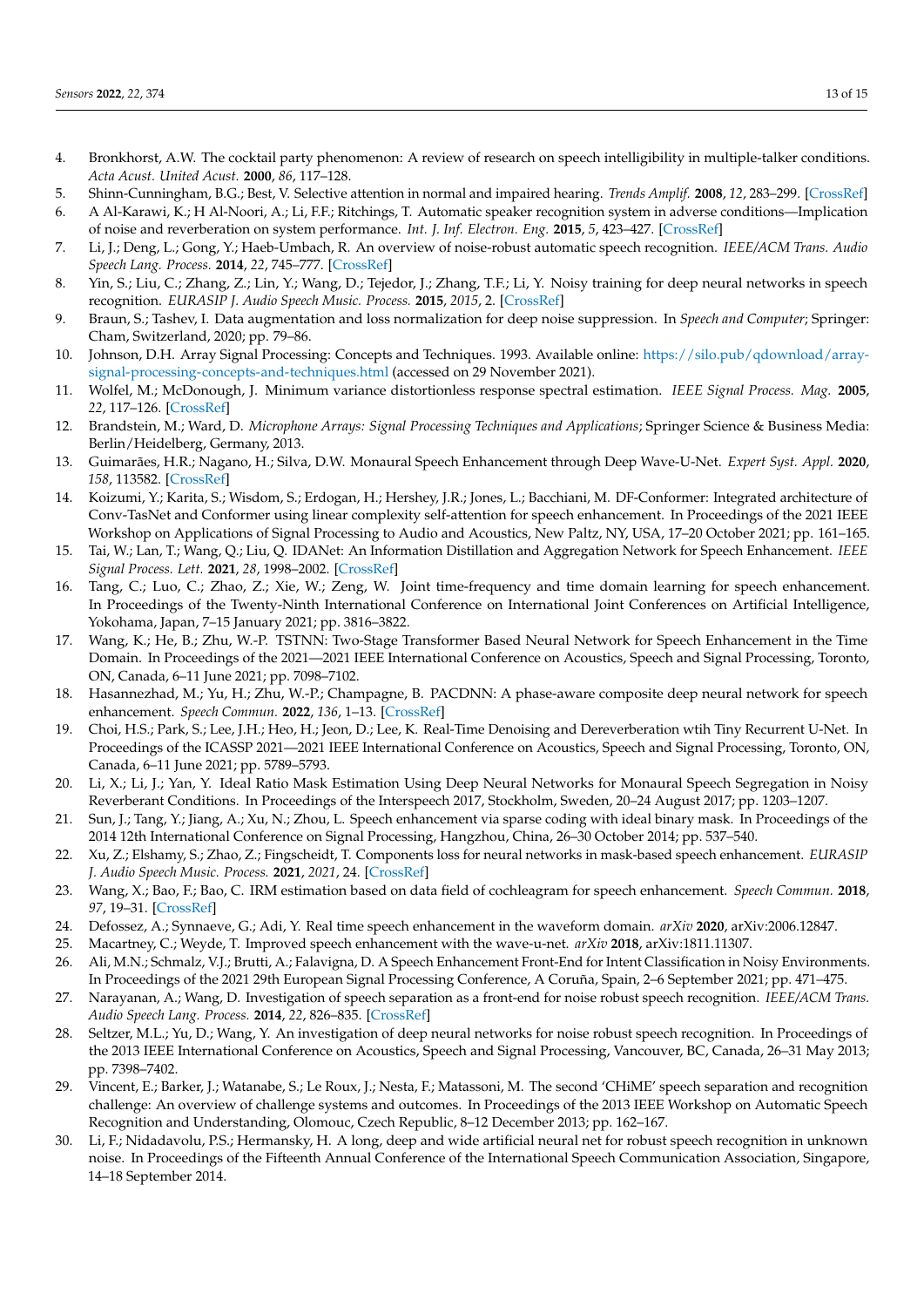- <span id="page-13-0"></span>31. Zhang, X.L.; Wu, J. Denoising deep neural networks based voice activity detection. In Proceedings of the 2013 IEEE International Conference on Acoustics, Speech and Signal Processing, Vancouver, BC, Canada, 26–31 May 2013; pp. 853–857.
- <span id="page-13-1"></span>32. Wang, Q.; Du, J.; Bao, X.; Wang, Z.; Dai, L.; Lee, C. A universal VAD based on jointly trained deep neural networks. In Proceedings of the Sixteenth Annual Conference of the International Speech Communication Association, Dresden, Germany, 6–10 September 2015.
- <span id="page-13-2"></span>33. Lin, R.; Costello, C.; Jankowski, C.; Mruthyunjaya, V. Optimizing Voice Activity Detection for Noisy Conditions. In Proceedings of the Interspeech 2019, Graz, Austria, 15–19 September 2019; pp. 2030–2034.
- <span id="page-13-3"></span>34. Xu, T.; Zhang, H.; Zhang, X. Joint training ResCNN-based voice activity detection with speech enhancement. In Proceedings of the 2019 Asia-Pacific Signal and Information Processing Association Annual Summit and Conference (APSIPA ASC), Lanzhou, China, 18–21 November 2019; pp. 1157–1162.
- <span id="page-13-4"></span>35. Tan, Z.-H.; Sarkar, A.K.; Dehak, N. rVAD: An unsupervised segment-based robust voice activity detection method. *Comput. Speech Lang.* **2020**, *59*, 1–21. [\[CrossRef\]](http://dx.doi.org/10.1016/j.csl.2019.06.005)
- <span id="page-13-5"></span>36. Ronneberger, O.; Fischer, P.; Brox, T. U-net: Convolutional networks for biomedical image segmentation. In Proceedings of the International Conference on Medical Image Computing and Computer-Assisted Intervention, Munich, Germany, 5–9 October 2015; Springer: Cham, Switzerland, 2015; pp. 234–241.
- <span id="page-13-6"></span>37. Lee, G.W.; Kim, H.K. Multi-task learning u-net for single-channel speech enhancement and mask-based voice activity detection. *Appl. Sci.* **2020**, *10*, 3230. [\[CrossRef\]](http://dx.doi.org/10.3390/app10093230)
- <span id="page-13-7"></span>38. Jung, Y.; Kim, Y.; Choi, Y.; Kim, H. Joint Learning Using Denoising Variational Autoencoders for Voice Activity Detection. In Proceedings of the Interspeech 2018, Hyderabad, India, 2–6 September 2018; pp. 1210–1214.
- <span id="page-13-8"></span>39. Zhuang, Y.; Tong, S.; Yin, M.; Qian, Y.; Yu, K. Multi-task joint-learning for robust voice activity detection. In Proceedings of the 2016 10th International Symposium on Chinese Spoken Language Processing, Tianjin, China, 17–20 October 2016; pp. 1–5.
- <span id="page-13-9"></span>40. Tan, X.; Zhang, X.L. Speech enhancement aided end-to-end multi-task learning for voice activity detection. In Proceedings of the IEEE International Conference on Acoustics, Speech and Signal Processing, Toronto, ON, Canada, 6–11 June 2021; pp. 6823–6827.
- <span id="page-13-10"></span>41. Droppo, J.; Acero, A. Joint discriminative front end and back end training for improved speech recognition accuracy. In Proceedings of the 2006 IEEE International Conference on Acoustics Speech and Signal Processing, Toulouse, France, 14–19 May 2006; Volume 1, p. I–I.
- <span id="page-13-11"></span>42. Wang, Z.Q.; Wang, D. Joint training of speech separation, filterbank and acoustic model for robust automatic speech recognition. In Proceedings of the Sixteenth Annual Conference of the International Speech Communication Association, Dresden, Germany, 6–10 September 2015.
- <span id="page-13-12"></span>43. Gao, T.; Du, J.; Dai, L.; Lee, C. Joint training of front-end and back-end deep neural networks for robust speech recognition. In Proceedings of the 2015 IEEE International Conference on Acoustics, Speech and Signal Processing, South Brisbane, Australia, 19–24 April 2015; pp. 4375–4379.
- <span id="page-13-13"></span>44. Ravanelli, M.; Brakel, P.; Omologo, M.; Bengio, Y. Batch-normalized joint training for DNN-based distant speech recognition. In Proceedings of the 2016 IEEE Spoken Language Technology Workshop (SLT), San Diego, CA, USA, 13–16 December 2016; pp. 28–34.
- <span id="page-13-14"></span>45. Li, L.; Kang, Y.; Shi, Y.; Kürzinger, L.; Watzel, T.; Rigoll, G. Adversarial Joint Training with Self-Attention Mechanism for Robust End-to-End Speech Recognition. *arXiv* **2021**, arXiv:2104.01471.
- <span id="page-13-15"></span>46. Fan, C.; Yi, J.; Tao, J.; Tian, Z.; Liu, B.; Wen, Z. Gated Recurrent Fusion With Joint Training Framework for Robust End-to-End Speech Recognition. *IEEE/ACM Trans. Audio Speech Lang. Process.* **2020**, *29*, 198–209. [\[CrossRef\]](http://dx.doi.org/10.1109/TASLP.2020.3039600)
- <span id="page-13-16"></span>47. Luo, Y.; Mesgarani, N. Conv-tasnet: Surpassing ideal time–frequency magnitude masking for speech separation. *IEEE/ACM Trans. Audio Speech Lang. Process.* **2019**, *27*, 1256–1266. [\[CrossRef\]](http://dx.doi.org/10.1109/TASLP.2019.2915167)
- <span id="page-13-17"></span>48. Luo, Y.; Mesgarani, N. Tasnet: Time-domain audio separation network for real-time, single-channel speech separation. In Proceedings of the IEEE International Conference on Acoustics, Speech and Signal Processing, Calgary, AB, Canada, 15–20 April 2018; pp. 696–700.
- 49. Rethage, D.; Pons, J.; Serra, X. A wavenet for speech denoising. In Proceedings of the IEEE International Conference on Acoustics, Speech and Signal Processing, Calgary, AB, Canada, 15–20 April 2018; pp. 5069–5073.
- 50. Kim, E.; Seo, H. SE-Conformer: Time-Domain Speech Enhancement Using Conformer. In Proceedings of the Interspeech 2021, Brno, Czech Republic, 4–10 September 2021; pp. 2736–2740.
- <span id="page-13-18"></span>51. Pandey, A.; Wang, D. Dense CNN with self-attention for time-domain speech enhancement. *IEEE/ACM Trans. Audio Speech Lang. Process.* **2021**, *29*, 1270–1279. [\[CrossRef\]](http://dx.doi.org/10.1109/TASLP.2021.3064421)
- <span id="page-13-19"></span>52. Pandey, A.; Wang, D. A new framework for CNN-based speech enhancement in the time domain. *IEEE/ACM Trans. Audio Speech Lang. Process.* **2019**, *27*, 1179–1188. [\[CrossRef\]](http://dx.doi.org/10.1109/TASLP.2019.2913512)
- <span id="page-13-20"></span>53. Ali, M.N.; Brutti, A.; Falavigna, D. Speech Enhancement Using Dilated Wave-U-Net: An Experimental Analysis. In Proceedings of the 2020 27th Conference of Open Innovations Association (FRUCT), Trento, Italy, 9–11 September 2020; pp. 3–9.
- <span id="page-13-21"></span>54. Firdaus, M.; Golchha, H.; Ekbal, A.; Bhattacharyya, P. A deep multi-task model for dialogue act classification, intent detection and slot filling. *Cogn. Comput.* **2020**, *13*, 626–645. [\[CrossRef\]](http://dx.doi.org/10.1007/s12559-020-09718-4)
- <span id="page-13-22"></span>55. Tur, G.; De Mori, R. *Spoken Language Understanding: Systems for Extracting Semantic Information from Speech*; John Wiley & Sons: Hoboken, NJ, USA, 2011.